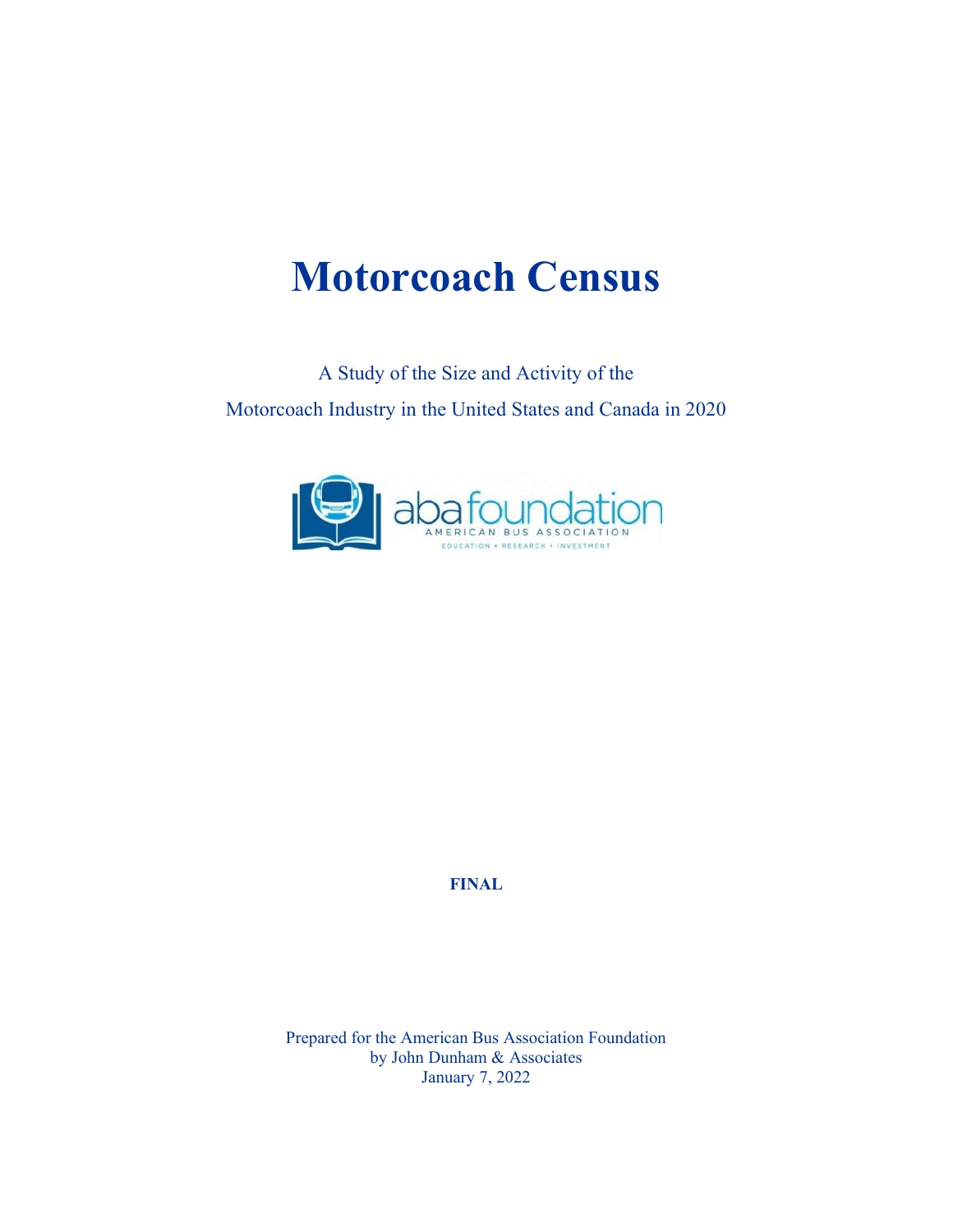**Motorcoach Census**

**A Study of the Size and Activity of the Motorcoach Industry in the United States and Canada in 2020**

**January 7, 2022**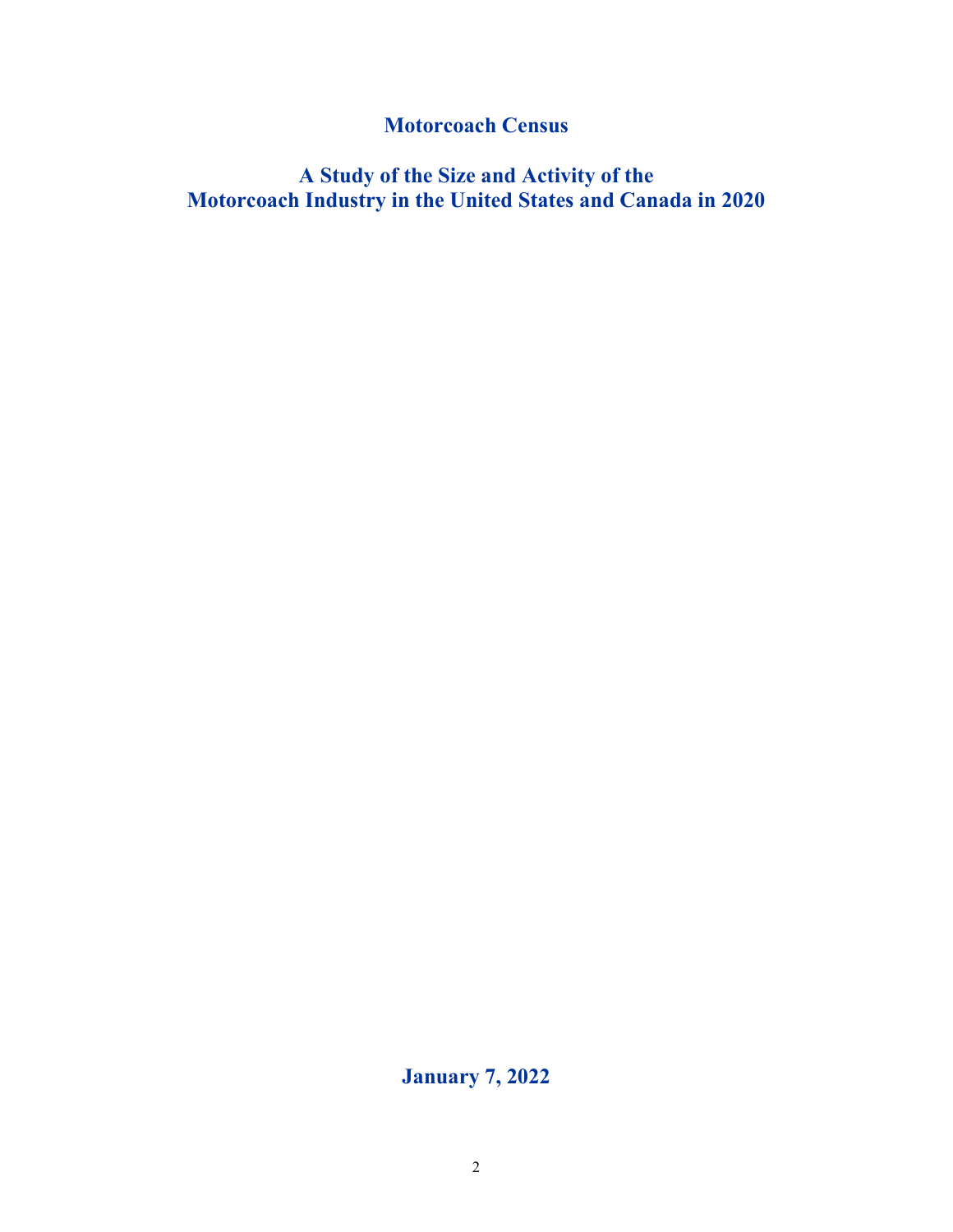## **Contents**

| <b>Executive Summary</b>                                   | 5  |
|------------------------------------------------------------|----|
| <b>Selected Results</b>                                    | 6  |
|                                                            |    |
| 1. Introduction                                            | 7  |
| Definition of the Motorcoach Industry                      | 7  |
| Definition of a Motorcoach                                 | 7  |
| Data Sources                                               | 7  |
| Disclaimers                                                | 8  |
| 2. Size and Activity of the Motorcoach Industry in 2020    | 9  |
| Size of the Motorcoach Industry                            | 9  |
| Passenger Trips                                            | 9  |
| Passenger Miles                                            | 10 |
| Services Provided                                          | 11 |
| Vehicle Mileage                                            | 12 |
| Employment                                                 | 12 |
| <b>Motorcoach Industry Trends</b><br>3.                    | 13 |
| <b>Appendix A. Study Methodology</b>                       | 14 |
| Appendix B. Impact of COVID-19 on 2020 Operations          | 18 |
| <b>Tables</b>                                              |    |
| 2-1. Total Carriers and Motorcoaches in 2020 by Fleet Size | 9  |
| 2-2. Motorcoach Passenger Trips in 2020 by Fleet Size      | 9  |
| 2-3. Motorcoach Passenger Miles in 2020 by Fleet Size      | 10 |
| 2-4. Motorcoach Vehicle Mileage in 2020 by Fleet Size      | 11 |
| 2-5. Motorcoach Carrier Employment in 2020 by Fleet Size   | 12 |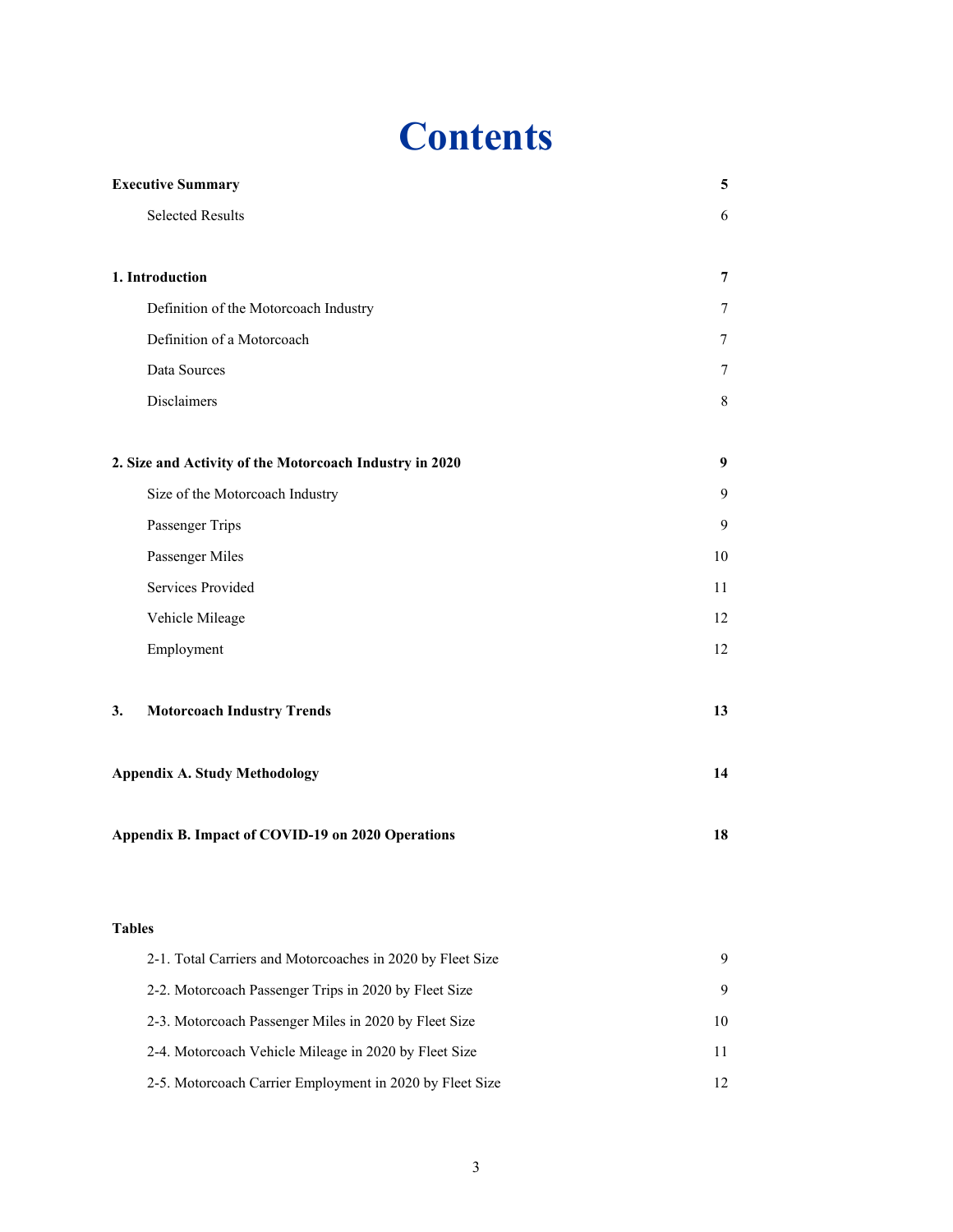|                | 3-1. Overview of the Motorcoach Industry, 2019-2020                         | 13 |
|----------------|-----------------------------------------------------------------------------|----|
|                | A-1. The Motorcoach Industry by Size of Fleet – U.S. and Canada – 2018-2020 | 15 |
|                | A-2. Statistical Significance of the Survey                                 |    |
|                | B-1. Change in Business due to COVID-19                                     |    |
| <b>Figures</b> |                                                                             |    |
|                | 2-1. Percentage of Carriers Providing Types of Service in 2020              | 10 |
|                | 2-2. Percentage of Carriers by Number of Services Provided in 2020          |    |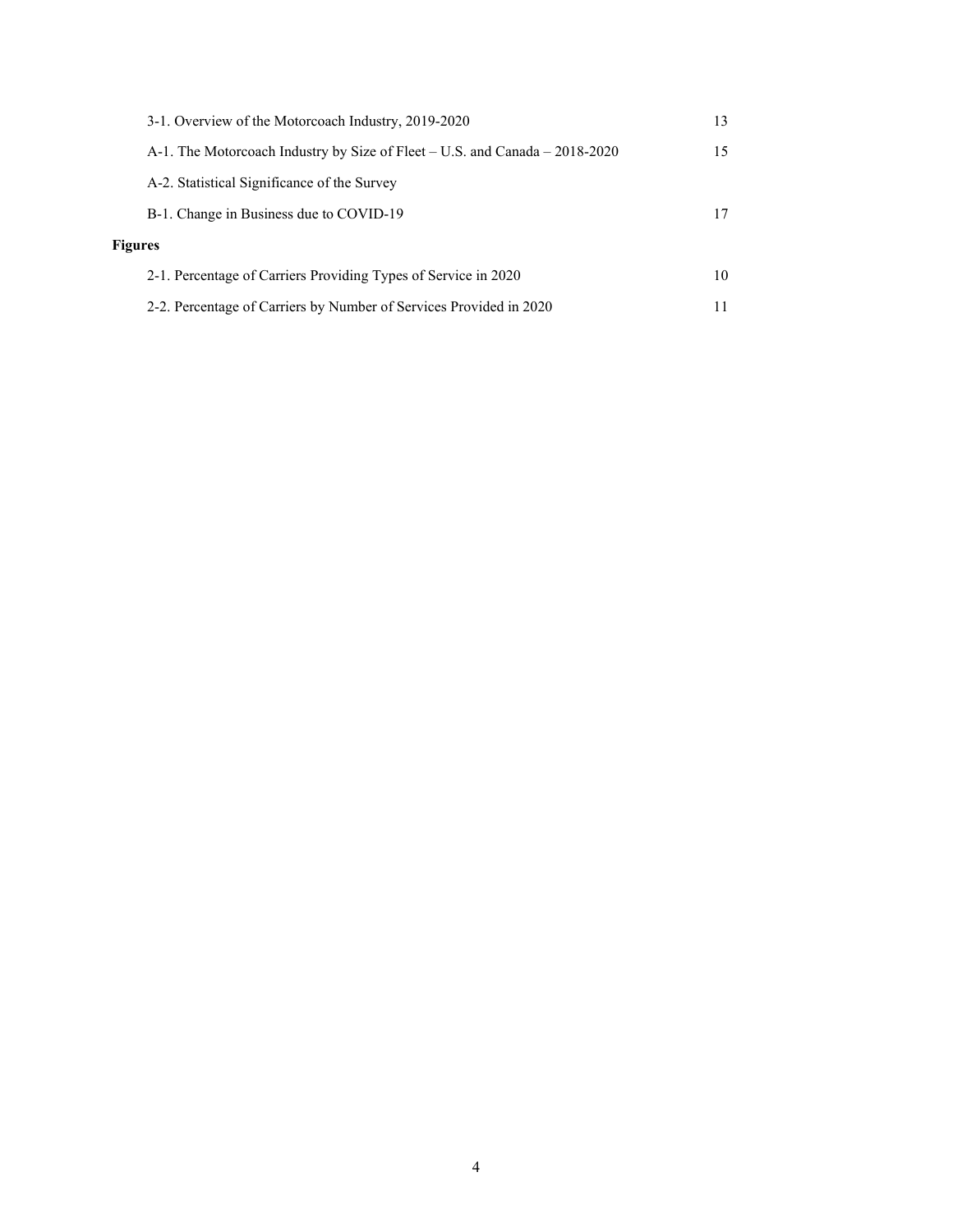# **Executive Summary**

*Motorcoach Census* is a study commissioned by the American Bus Association Foundation (ABAF) to measure the size and activity of the motorcoach transportation service industry in the United States and Canada in 2020. The study provides information on the scope and impact of the motorcoach industry that builds upon earlier census research.

In 2020, the motorcoach industry in the United States and Canada consisted of 1,873 companies that operated 30,860 motorcoaches. In the United States, 1,717 companies operated 27,753 motorcoaches, and in Canada 156 companies operated 3,107 motorcoaches.

**Effect Of COVID-19** – The COVID-19 pandemic and related shutdown of the world economy had a devastating impact on the travel and tourism industry in 2020. The hardest hit sector was likely the motorcoach industry since it is both capital-intensive and faces cost burdens associated with its regulated workforce, make it especially difficult to reopen once operations are halted. On top of this, the industry is highly dependent on conferences and business meetings. With the onset of COVID-19 in person conferences and trade shows were canceled in mass. In addition, in 2020 virtually no high school and college sports activities were conducted, nor were field trips. Finally, the commuter market is highly concentrated in those areas of the country where the government-imposed shutdowns were the most extreme and long lasting, particularly in the Northeast. All these factors led to a virtual standstill of the industry in 2020, and forced many carriers, including both large and small carriers to cease operations or to close entirely.

**Passenger Trips** – The motorcoach industry provided 124.6 million passenger trips in 2020. About 56.2% of these trips were provided by large companies that operated 100 or more motorcoaches, 22.0% by mid-size companies operating 25 to 99 motorcoaches and 21.8% by small companies operating fewer than 25 motorcoaches. The industry moved individual passengers a total of 19.2 billion miles in 2020.

**Services –** Motorcoach companies offer a diverse variety of services. About 96.0% of motorcoach companies provided charter service in 2020, 34.8% provided tour service, 20.3% provided sightseeing, 22.3% provided scheduled service, and 10.1% provided commuter services.

**Companies** – The majority (88.6%) of companies were small and operated fewer than 25 motorcoaches. All told, these firms operated 10,795 motorcoaches, provided 27.2 million passenger trips, and accounted for 20.1% of motorcoach mileage. Mid-sized companies, those that operated 25 to 99 motorcoaches, ran 8,187 motorcoaches, provided 27.4 million passenger trips, and accounted for 23.9% of the industry's motorcoach mileage. Large companies that operated over 100 motorcoaches accounted for 38.5% of the industry's fleet, provided 56.2% of the industry's passenger trips, and 56.0% of the industry's motorcoach mileage.

**Employment** – The motorcoach industry provided jobs to 49,430 people in 2020. On average, a motorcoach company provided 26 jobs or 1.6 jobs per motorcoach. Small companies – those that operated fewer than 25 motorcoaches – provided for 32.7% of motorcoach industry jobs. Mid-sized companies – those that operated between 25 and 99 motorcoaches – provided for 22.8% of motorcoach industry jobs. Large companies – those that operated more than [1](#page-4-0)00 motorcoaches – provided for 44.5% of motorcoach industry jobs.<sup>1</sup>

<span id="page-4-0"></span>

<sup>1</sup> This figure may differ from that provided by the "The Economic Impact of the Motorcoach and Group Travel Industry" due to differences in the types of service modeled in the two analyses.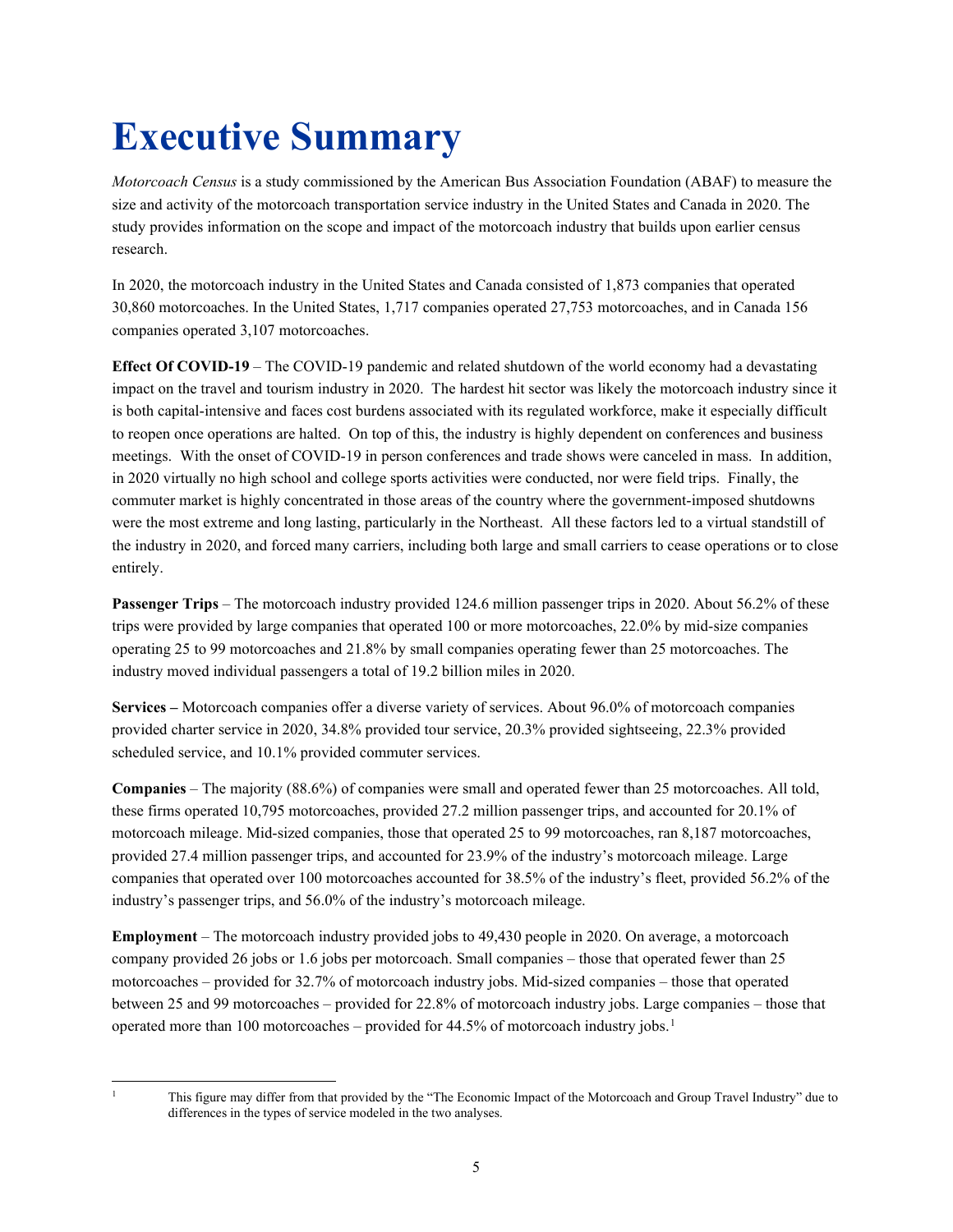**Motorcoach Use** – On average, a motorcoach provided 4,037 passenger trips in 2020, accounting for 623,700 passenger miles, employed 1.6 people, and traveled 21,945 miles.

The study reveals the scope and impact of the motorcoach transportation industry in the United States and Canada. It shows an industry that serves a broad range of customers that moves people with great fuel efficiency. It shows an industry that provides charter, tour, and sightseeing services, which are of vital importance to the travel and leisure industries, and intercity and commuter services, which are essential components of the passenger transportation systems in both the United States and Canada.

| 1. | Size of the Motorcoach Industry in the United States and Canada in 2020 |  |
|----|-------------------------------------------------------------------------|--|
|    | United States:                                                          |  |
|    |                                                                         |  |
|    |                                                                         |  |
|    | Canada:                                                                 |  |
|    |                                                                         |  |
|    |                                                                         |  |
|    | Total:                                                                  |  |
|    |                                                                         |  |
|    |                                                                         |  |
| 2. | Motorcoach Industry Activity in the United States and Canada in 2020    |  |
|    |                                                                         |  |
|    |                                                                         |  |
|    |                                                                         |  |
| 3. | <b>Motorcoach Operating Ratios for 2020</b>                             |  |
|    |                                                                         |  |
|    |                                                                         |  |
|    |                                                                         |  |

See: "The Economic Impact of the Motorcoach and Group Travel Industry," John Dunham & Associates, 2020. Available at: <https://www.buses.org/aba-foundation/research-summary/economic-impact/motorcoach-economic-impact-study>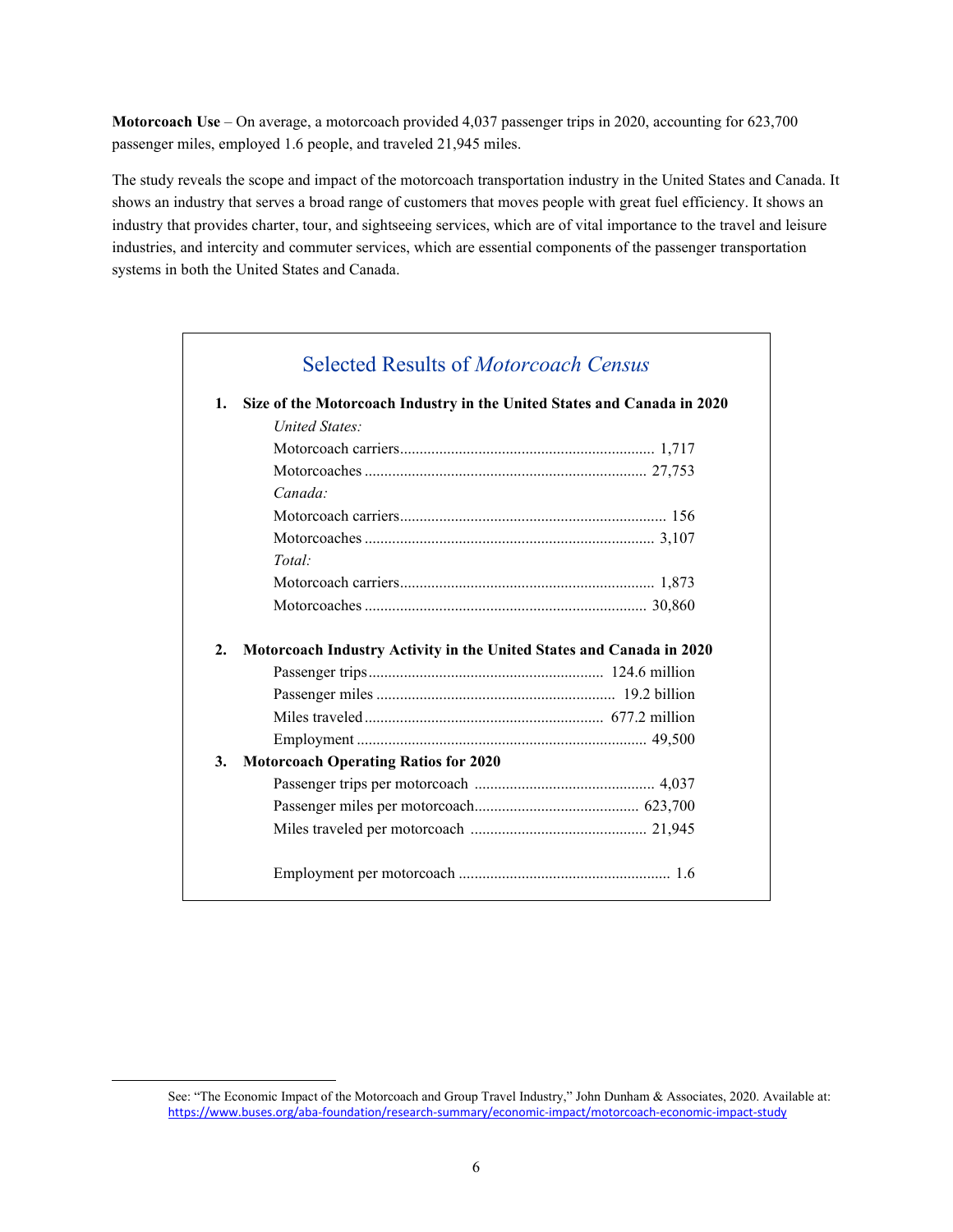## **1. Introduction**

*Motorcoach Census* is a study commissioned by the American Bus Association Foundation to measure the size and activity of the motorcoach transportation service industry in the United States and Canada in calendar year 2020. Industry size is measured by the number of motorcoach carriers and the number of motorcoaches they operated. Activity is measured by the number of passenger trips provided, passenger miles, services provided, motorcoach miles traveled, and employment.

## **Definition of the Motorcoach Industry**

The industry consists of private-sector organizations that lease/own and operate motorcoaches and offer motorcoach transportation services to the public, including to private and public sector organizations on a contract basis. The industry includes motorcoach transportation companies that are hired on a contract basis by state or city transit authorities to transport commuters. The industry excludes governments, transit agencies or other public-sector organizations that lease/own and operate motorcoaches and offer transportation services to the public. The industry also excludes private- and public-sector organizations that lease/own and operate motorcoaches for their own use, such as businesses that operate motorcoaches to shuttle their employees.

## **Definition of a Motorcoach**

For this study, a motorcoach, or over-the-road bus (OTRB), is defined as a vehicle designed for long-distance transportation of passengers, characterized by integral construction with an elevated passenger deck located over a baggage compartment. It is at least 35 feet in length with a capacity of more than 30 passengers. This definition closely matches the definition of an OTRB written into U.S. law, namely "a bus characterized by an elevated passenger deck located over a baggage compartment" (Section 3038 of Public Law 105-178, 49 USC 5310 note). This definition of a motorcoach excludes the typical city transit bus and city sightseeing buses, such as doubledecker buses and trolleys.

## **Data Sources**

Several sources of information were used to construct the estimates of industry size and activity in this study. Names of potential motorcoach carriers were assembled using information from prior censuses, the American Bus Association Foundation, Data Axle, the U.S. Department of Transportation, and the United Motorcoach Association. Information about the potential motorcoach carriers and the motorcoaches they operated was collected through a survey. The survey questionnaire was distributed to the potential motorcoach carriers. A total of 338 usable survey responses from motorcoach carriers were returned to John Dunham & Associates.

John Dunham & Associates research efforts were supported by a number of industry groups, companies, and organizations, including the United Motorcoach Association, Motor Coach Canada, Trailways Transportation System, International Motorcoach Group, Ontario Motor Coach Association. We acknowledge and thank them for their support. We are particularly grateful to the 338 motorcoach carriers that took the time to provide information about their firms on a confidential basis; their assistance was crucial to the completion of this study.

This report presents industry estimates of size and activity in Chapter 2 and other statistics on motorcoach carrier characteristics in Chapter 3 for the motorcoach transportation services industry in the United States and Canada in 2020. Appendix A describes the study methodology and Appendix B describes the impact of COVID -19 on the industry.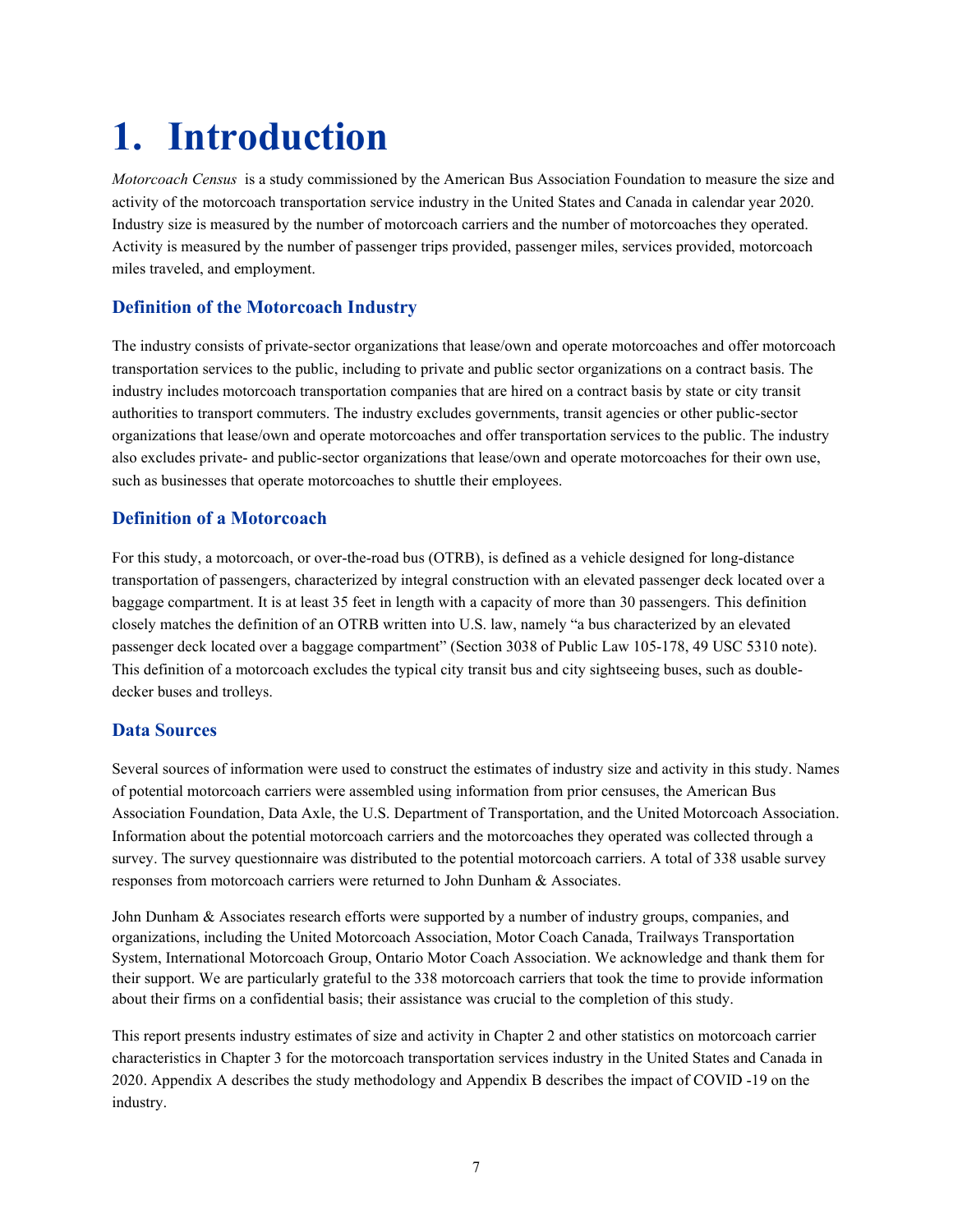### **Disclaimers**

.

This analysis was prepared by John Dunham & Associates based on individual company responses to a survey. JDA's role was to aggregate the data in order to present an overview of the motorcoach industry in the United States and Canada while maintaining the confidentiality of the individual respondent's information. All estimates are based solely on those provided by the companies.

Overall, the analysis is based on data that are statistically significant to the 95 percent level; however, individual size and service breaks are not statistically significant, and have never been so. This should be considered when analyzing changes from year to year, as they are likely quite variable. In addition, data for 2020 contains responses from companies that ceased operations during the year due to the COVID-19 pandemic.

Any errors in the aggregation and presentation are our own.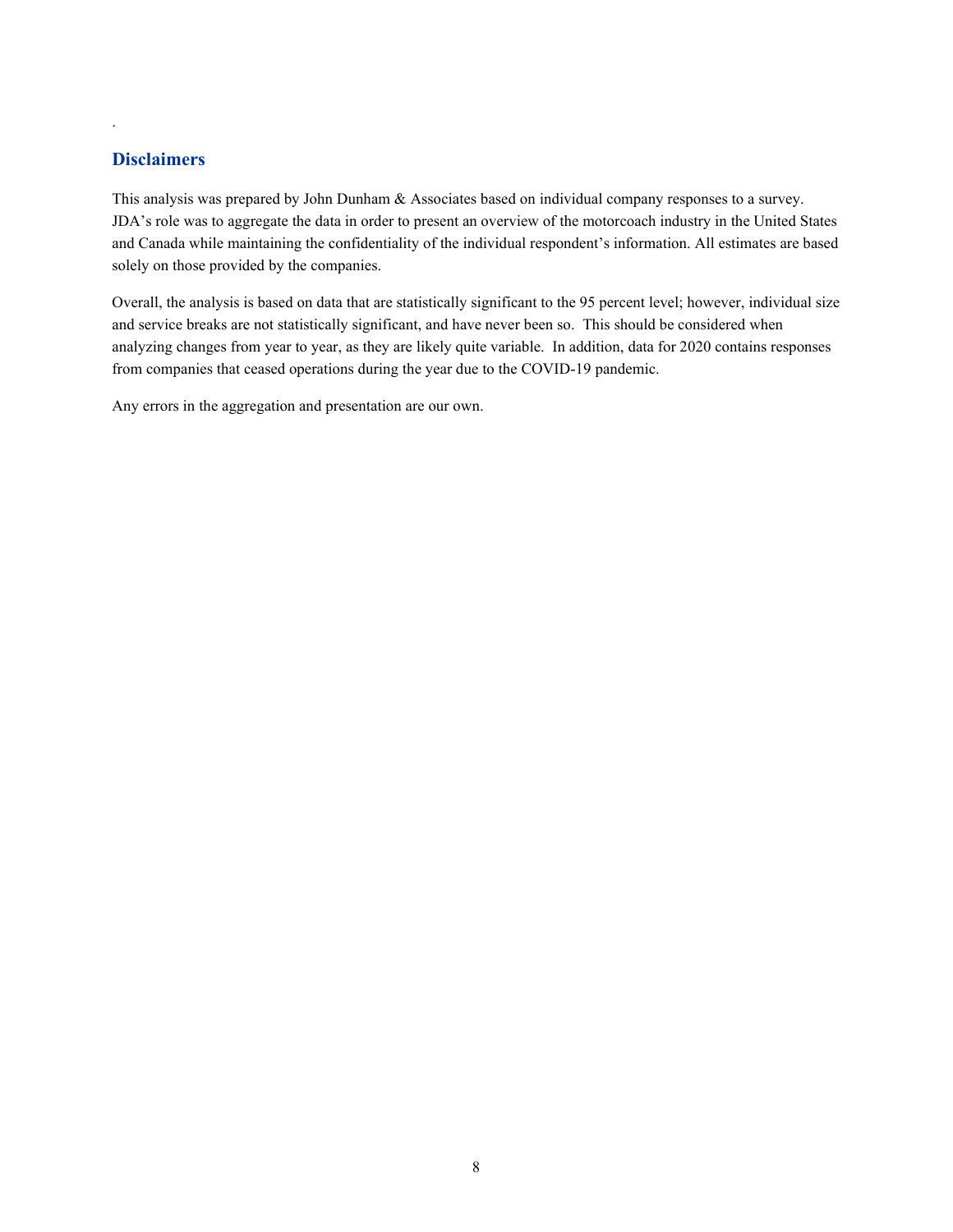## **2. Size and Activity of the Motorcoach Industry in 2020**

*Motorcoach Census* reports estimates of the size and activity of the motorcoach transportation services industry in the United States and Canada in calendar year 2020. Industry size is measured by the number of motorcoach carriers and the number of motorcoaches they operated. Activity is measured by the number of passenger trips provided, passenger miles, services provided, motorcoach miles traveled, and employment.

## **Size of the Motorcoach Industry**

In 2020, the motorcoach industry in the United States and Canada consisted of 1,873 carriers and 30,860 motorcoaches (Table 2-1). In the United States, 1,717 carriers operated 27,753 motorcoaches and, in Canada, 156 carriers operated 3,107 motorcoaches. The average carrier operated 16 motorcoaches.<sup>[2](#page-8-0)</sup>

### **Table 2-1**

| Motorcoach            | <b>Carriers</b> |         | <b>Motorcoaches</b> |          | Average<br>Number of |          | <b>Motorcoaches by Capacity</b><br>(Passengers) |
|-----------------------|-----------------|---------|---------------------|----------|----------------------|----------|-------------------------------------------------|
| <b>Fleet Size</b>     | <b>Number</b>   | Percent | <b>Number</b>       | Percent  | <b>Motorcoaches</b>  | 30 to 45 | Over 46                                         |
| 100 or more           | 32              | $1.7\%$ | 11,878              | 38.5%    | 371                  | 1,079    | 9,551                                           |
| 50 to 99              | 63              | $3.4\%$ | 3,959               | 12.8%    | 63                   | 354      | 2,818                                           |
| 25 to 49              | 119             | $6.4\%$ | 4,228               | 13.7%    | 36                   | 473      | 3,353                                           |
| 10 to 24              | 376             | 20.1%   | 5.654               | 18.3%    | 15                   | 390      | 4,628                                           |
| $\pm$ to 9            | 1,283           | 68.5%   | 5.141               | $16.7\%$ | 4                    | 479      | 4,147                                           |
| <b>Industry Total</b> | 1.873           | 100%    | 30.860              | 100.0%   | 16                   | 2,774    | 24,497                                          |

*Total Carriers and Motorcoaches in 2020 by Fleet Size*

Note: Percentages may not sum to 100% because of rounding.

## **Passenger Trips**

The motorcoach industry in the United States and Canada provided 124.6 million passenger trips in 2020 (Table 2- 2). The average carrier provided 66,512 passenger trips and an average motorcoach provided 4,037 passenger trips.

| Motorcoach            | <b>Passenger Trips</b> |         | <b>Average Passenger Trips per:</b> |           |  |
|-----------------------|------------------------|---------|-------------------------------------|-----------|--|
| <b>Fleet Size</b>     | Total                  | Percent | Motorcoach                          | Carrier   |  |
| 100 or more           | 70,004,300             | 56.2%   | 5,894                               | 2,187,635 |  |
| 50 to 99              | 17,535,700             | 14.1%   | 4.429                               | 278,344   |  |
| 25 to 49              | 9,837,600              | 7.9%    | 2,327                               | 82,669    |  |
| 10 to $24$            | 19,394,100             | 15.6%   | 3,430                               | 51,580    |  |
| $1$ to $9$            | 7,805,700              | $6.3\%$ | 1,518                               | 6,084     |  |
| <b>Industry Total</b> | 124,577,400            | 100.0%  | 4,037                               | 66,512    |  |

**Table 2-2**

*Motorcoach Passenger Trips in 2020 by Fleet Size*

Note: Percentages may not sum to 100% because of rounding.

The largest carriers (100 or more motorcoaches) provided 70 million passenger trips and accounted for 56.2% of passenger trips in 2020, which, on average, amounts to 2,187,635 million passenger trips per carrier. Motorcoaches

<span id="page-8-0"></span>

<sup>&</sup>lt;sup>2</sup> Note that this reflects the number of companies still operating at the end of 2020.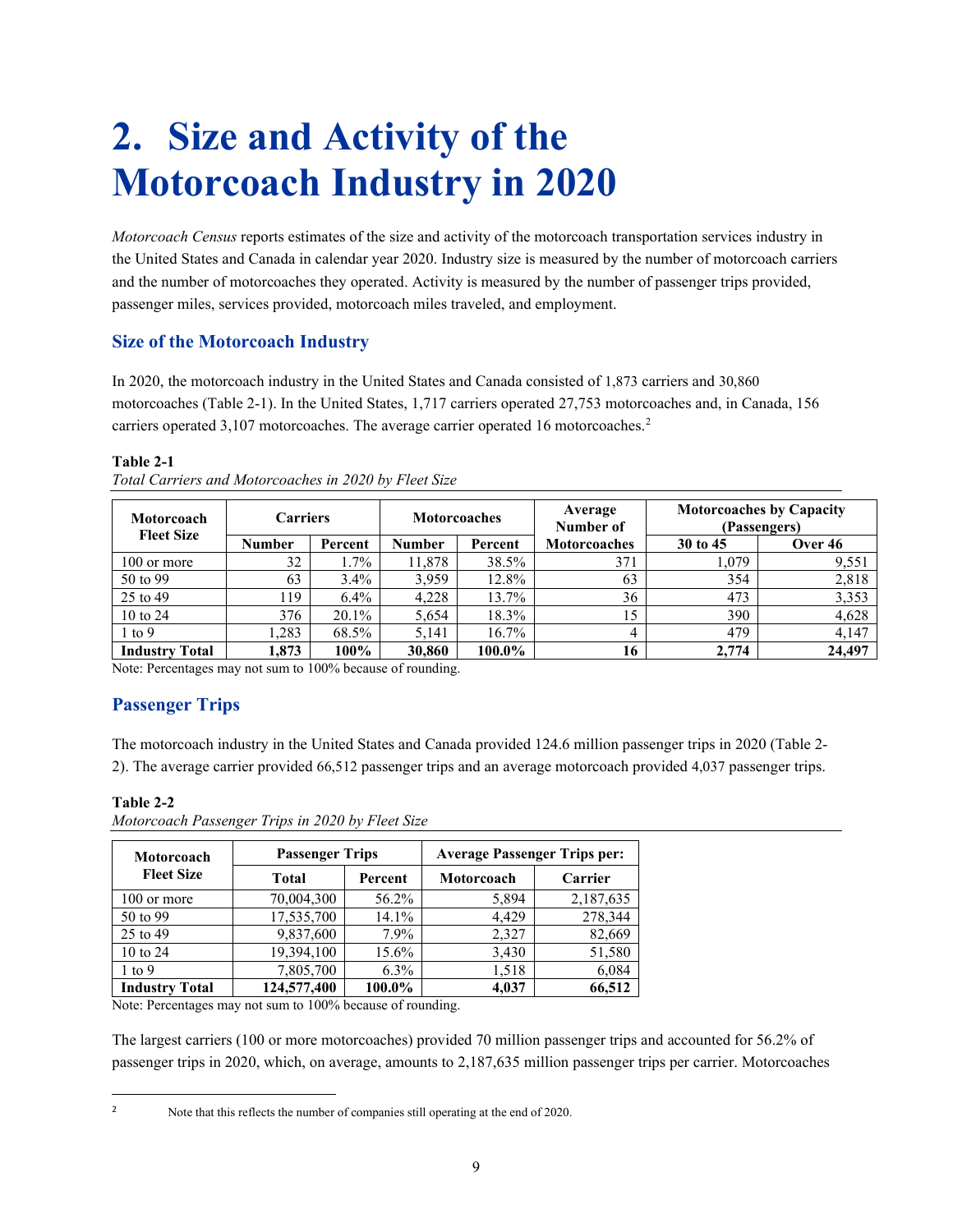operated by large carriers provided an average of 5,894 passenger trips per motorcoach in 2020.

The smallest carriers with fewer than 10 motorcoaches provided 6.3% of industry passenger trips, which is, on average, 6,084 passenger trips per carrier and 1,518 passenger trips per motorcoach.

## **Passenger Miles**

A passenger mile is defined as one person transported one mile. The motorcoach industry in the United States and Canada provided 19.2 billion passenger miles in 2020 (Table 2-3). On average, each carrier generated 10.3 million passenger miles and each motorcoach generated 623,700 passenger miles.

#### **Table 2-3**

| Motorcoach            | <b>Passengers Miles</b> |          | <b>Average Passenger Miles per:</b> |             |
|-----------------------|-------------------------|----------|-------------------------------------|-------------|
| <b>Fleet Size</b>     | <b>Number</b>           | Percent  | Motorcoach                          | Carrier     |
| 100 or more           | 10,772,631,700          | 56.0%    | 906,933                             | 336,644,741 |
| 50 to 99              | 2,138,112,600           | $11.1\%$ | 540,022                             | 33,938,296  |
| 25 to 49              | 2,462,232,400           | 12.8%    | 582,363                             | 20,691,028  |
| 10 to $24$            | 2,393,612,600           | 12.4%    | 423,354                             | 6,365,991   |
| $1$ to $9$            | 1,480,891,800           | $7.7\%$  | 288,053                             | 1,154,241   |
| <b>Industry Total</b> | 19,247,481,100          | 100.0%   | 623,696                             | 10,276,285  |

*Motorcoach Passenger Miles in 2020 by Fleet Size*

Note: Percentages may not sum to 100% because of rounding.

The largest carriers (100 or more motorcoaches) accounted for about 56.0% of industry passenger miles. On average, a large carrier accounted for 336.6 million passenger miles, or 906,900 passenger miles per motorcoach; the largest of any fleet-size category.

The smallest carriers, those with a fleet size of fewer than 10 motorcoaches, operated the smallest average number (228,053) of passenger miles per motorcoach. They averaged 1.2 million passenger miles per carrier for a total of 1.5 billion passenger miles, or 7.7% of industry passenger miles.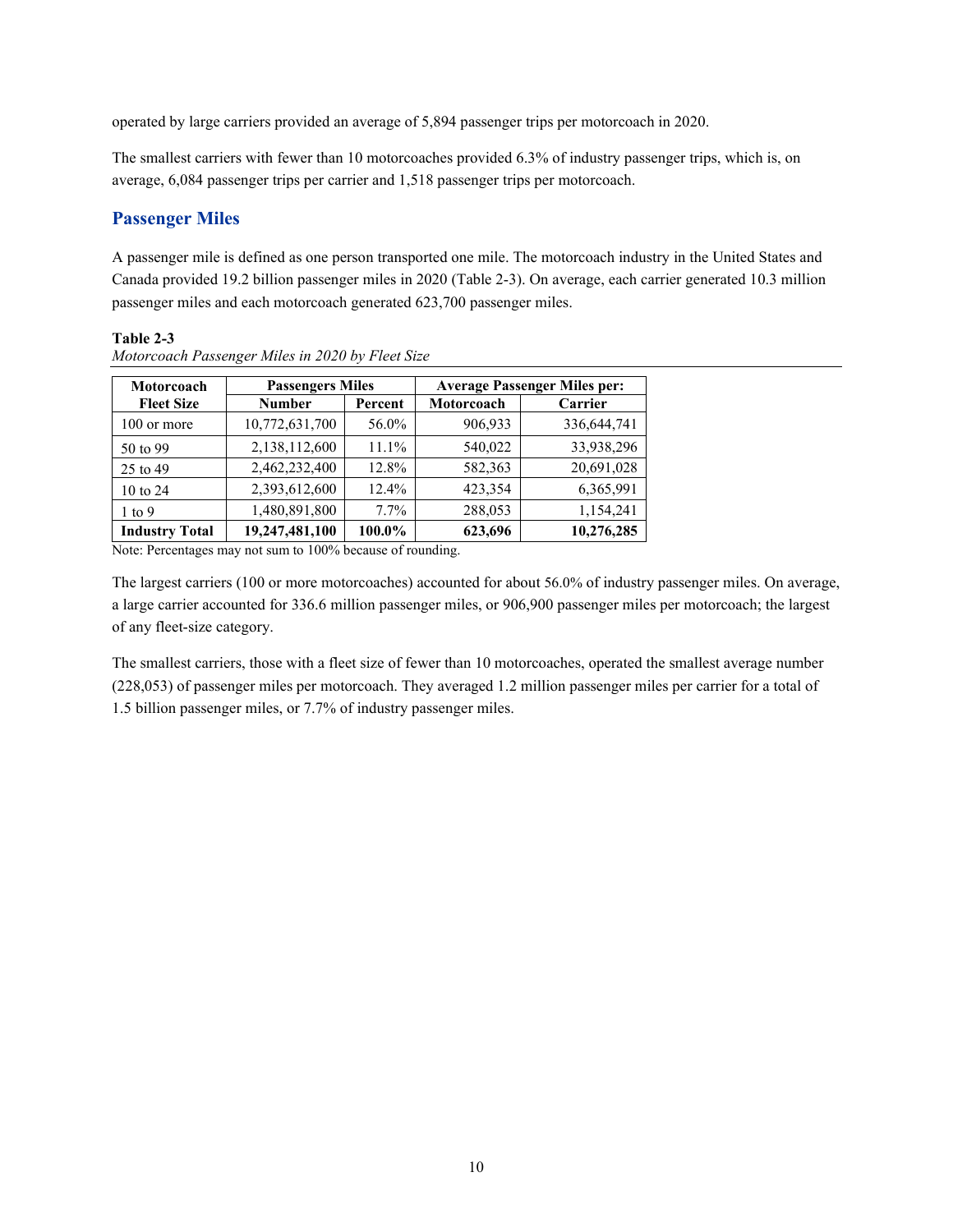## **Services Provided**

The services offered by the motorcoach industry are diverse. Many carriers offered multiple types of service. Nearly all carriers (96.0%) provided charter service in 2020, followed by tour (34.8%), scheduled service (22.3%), sightseeing (20.3%), and commuter service (10.1%).

#### **Figure 2-1**





In 2020, 86.4% of carriers provided more than one service. Approximately 13.6% carriers had mileage in 2020 for just one service, 45.2% offered two services, 28.3% offered three services, 10.7% offered four services, and 2.2% offered five or more services.

#### **Figure 2-2**





Note: Percentages may not sum to 100% because of rounding.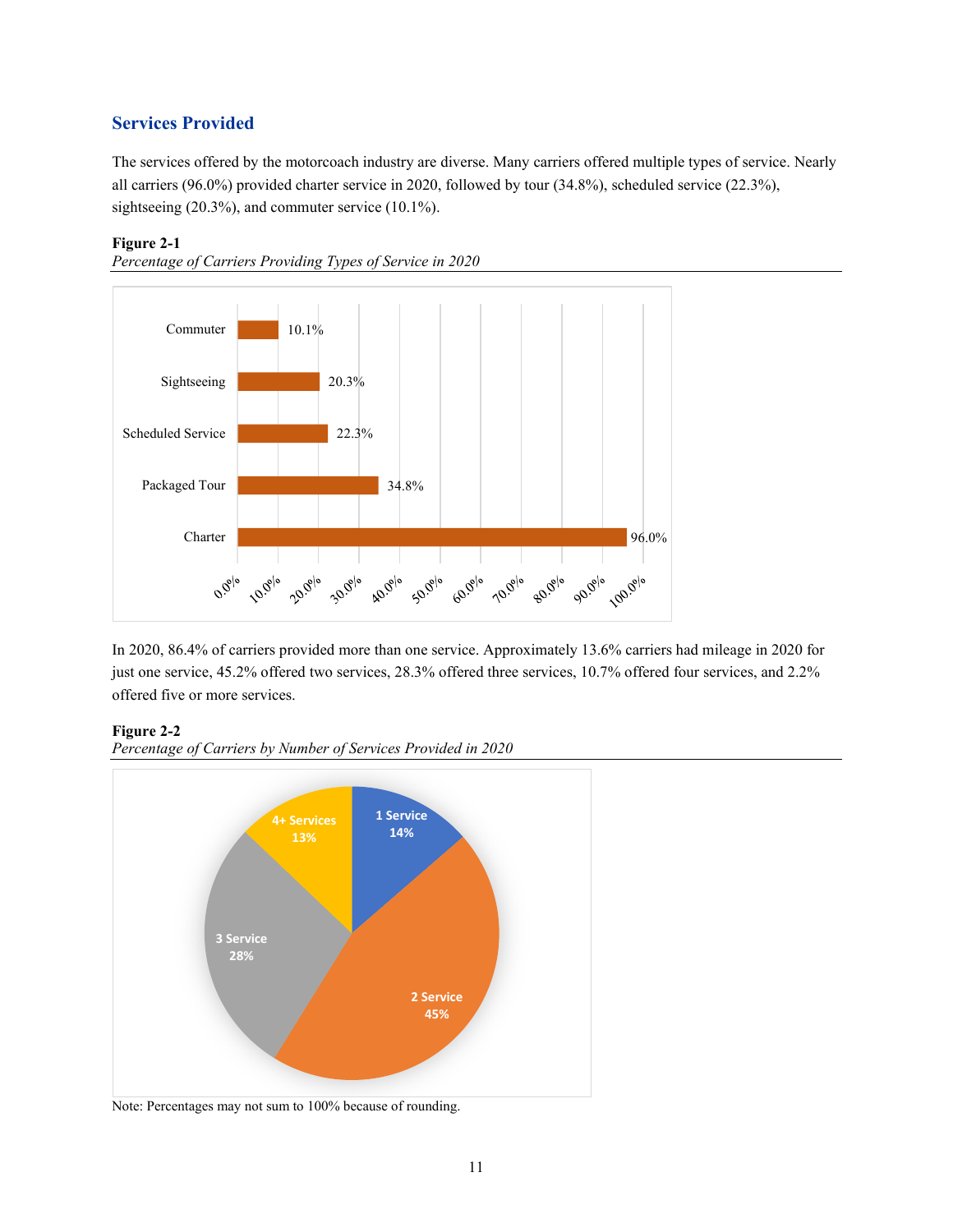## **Vehicle Mileage**

Industry motorcoaches traveled 677.2 million miles in 2020, averaging 361,571 miles per carrier and 21,945 miles per motorcoach. The largest carriers with over 100 motorcoaches averaged 31,910 miles per motorcoach, while the smallest carriers – those with fewer than 10 motorcoaches – averaged 10,135 miles per motorcoach.

#### **Table 2-4**

| Motorcoach            | <b>Vehicle Mileage</b> |          | <b>Average Vehicle Mileage per:</b> |            |  |
|-----------------------|------------------------|----------|-------------------------------------|------------|--|
| <b>Fleet Size</b>     | <b>Number</b>          | Percent  | Motorcoach                          | Carrier    |  |
| 100 or more           | 379,034,500            | 56.0%    | 31,910                              | 11,844,828 |  |
| 50 to 99              | 75,229,400             | $11.1\%$ | 19,001                              | 1,194,117  |  |
| 25 to 49              | 86,633,500             | 12.8%    | 20,490                              | 728,013    |  |
| 10 to 24              | 84,219,100             | 12.4%    | 14,896                              | 223,987    |  |
| $1$ to $9$            | 52,105,100             | $7.7\%$  | 10,135                              | 40,612     |  |
| <b>Industry Total</b> | 677,221,600            | 100.0%   | 21,945                              | 361,571    |  |

*Motorcoach Vehicle Mileage in 2020 by Fleet Size*

Note: Percentages may not sum to 100% because of rounding.

## **Employment**

The motorcoach industry in the United States and Canada employed 49,500 people in 2020, averaging 26 employees per carrier and 1.6 employees per motorcoach (Table 2-6). The largest carriers with over 100 motorcoaches averaged 687 employees per carrier and 1.9 employees per motorcoach, while the smallest carriers with fewer than 10 motorcoaches averaged 7 employees per company and 1.7 employees per motorcoach.[3](#page-11-0)

#### **Table 2-5**

|  |  | Motorcoach Carrier Employment in 2020 by Fleet Size |
|--|--|-----------------------------------------------------|
|--|--|-----------------------------------------------------|

| <b>Motorcoach</b>     |        | <b>Employment</b> | <b>Average Employment per:</b> |         |  |
|-----------------------|--------|-------------------|--------------------------------|---------|--|
| <b>Fleet Size</b>     | Total  | Percent           | Motorcoach                     | Carrier |  |
| 100 or more           | 22,000 | 44.5%             | 1.9                            | 687     |  |
| 50 to 99              | 5,300  | $10.7\%$          | 1.3                            | 84      |  |
| 25 to 49              | 6,000  | $12.1\%$          | 1.4                            | 50      |  |
| 10 to 24              | 7,600  | 15.4%             | 1.3                            | 20      |  |
| $1$ to $9$            | 8,600  | 17.3%             | 1.7                            |         |  |
| <b>Industry Total</b> | 49,500 | 100.0%            | 1.6                            | 26      |  |

Note: Percentages may not sum to 100% because of rounding.

<span id="page-11-0"></span>

<sup>&</sup>lt;sup>3</sup> This figure may differ from that provided by the "The Economic Impact of the Motorcoach and Group Travel Industry" due to differences in the types of service modeled in the two analyses.

See: "The Economic Impact of the Motorcoach and Group Travel Industry," John Dunham & Associates, 2020. Available at: <https://www.buses.org/aba-foundation/research-summary/economic-impact/motorcoach-economic-impact-study>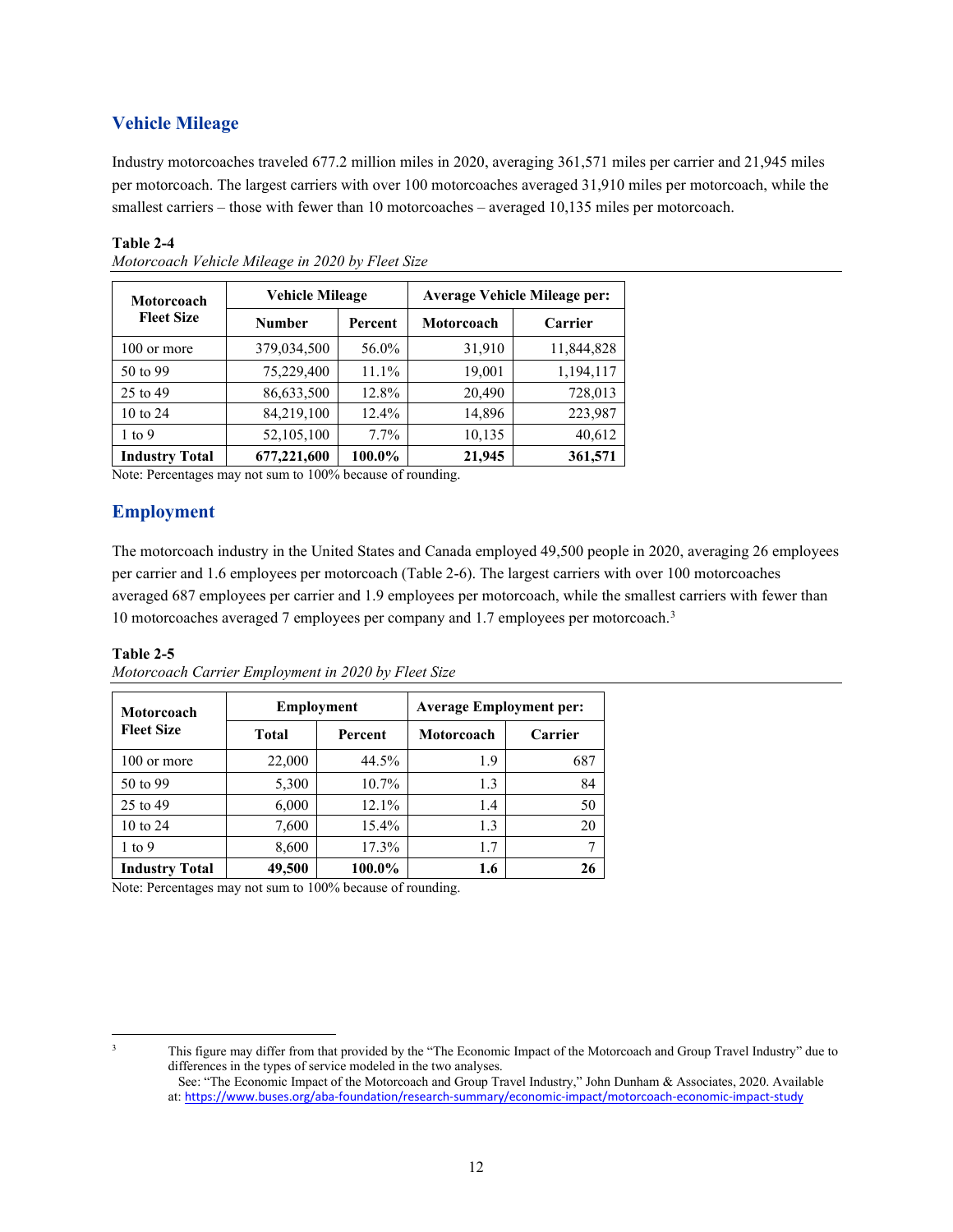## **3. Motorcoach Industry Trends**

A comparison of the Motorcoach Censuses conducted over the past three years reveals an industry that experienced some decline in total companies, passenger trips, and mileage.

In the United States and Canada, total companies declined from 2,454 to 1,873, due to mergers, companies going out of business, and companies discontinuing motorcoach service. From 2019 to 2020, passenger trips declined by 76.7%, and miles traveled declined by 61.7%.

#### **Table 3-1**

*Overview of the Motorcoach Industry, 2019-2020*

|                                       | 2019           | 2020           | % change  |
|---------------------------------------|----------------|----------------|-----------|
| Overview                              |                |                |           |
| <b>US</b> Carriers                    | 2,111          | 1,717          | $-18.7\%$ |
| <b>US Motorcoaches</b>                | 32,474         | 27,753         | $-14.5%$  |
| Canada Carriers                       | 343            | 156            | $-54.5%$  |
| Canada Motorcoaches                   | 6,042          | 3,107          | $-48.6%$  |
| <b>Total Carriers</b>                 | 2,454          | 1,873          | $-23.7%$  |
| <b>Total Motorcoaches</b>             | 38,516         | 30,860         | $-19.9\%$ |
| <b>Industry Activity</b>              |                |                |           |
| Passenger Trips                       | 535,771,600    | 124,577,400    | $-76.7\%$ |
| Passenger Miles                       | 61,939,690,000 | 19,247,481,100 | $-68.9%$  |
| Miles Traveled                        | 1,770,293,500  | 677,221,600    | $-61.7%$  |
| Employment                            | 75,200         | 49,430         | $-34.2%$  |
| <b>Operating Ratios</b>               |                |                |           |
| Passenger trips per motorcoach        | 13,910         | 4,037          | $-71.0\%$ |
| Passenger miles per motorcoach        | 1,608,160      | 623,696        | $-61.2%$  |
| Miles traveled per motorcoach         | 45,963         | 21,945         | $-52.3%$  |
| Employment per motorcoach             | 2.0            | 1.6            | $-18.0\%$ |
| <b>Average Passenger Loads</b>        |                |                |           |
| <b>Charter Average Passengers</b>     | 38             | 30             | $-21.5%$  |
| Packaged Tour Average Passengers      | 36             | 31             | $-13.4%$  |
| <b>Sightseeing Average Passengers</b> | 35             | 28             | $-18.5%$  |
| Fixed-Route Average Passengers        | 36             | 24             | $-35.3%$  |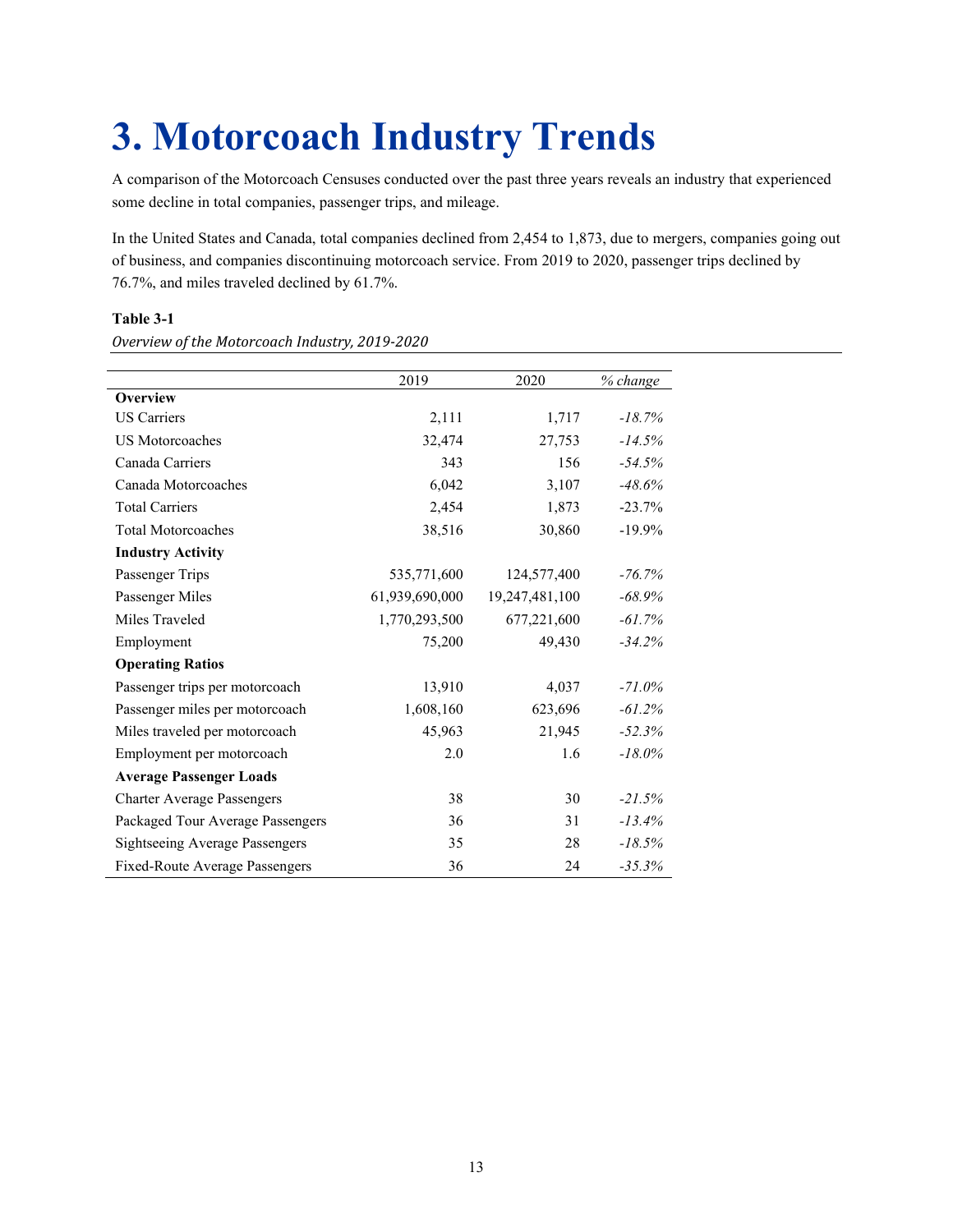# **Appendix A. Study Methodology**

The American Bus Association Foundation commissioned the *Motorcoach Census* to measure the size and activity of the motorcoach transportation service industry in the United States and Canada. The study estimates and reports total industry size and activity for the year 2020. This appendix describes the data sources and methodologies used in the study. The appendix describes the target population, the survey frame, the survey data collection and processing, the estimation of industry size, and the estimation of industry activity.

## **Target Population**

The target population of the study is the motorcoach transportation service industry in the United States and Canada in 2020.

The industry consists of private-sector organizations that lease/own and operate motorcoaches and offer motorcoach transportation services to the public, including to private and public sector organizations on a contract basis. The industry includes, for example, motorcoach transportation companies that are hired on a contract basis by state or city transit authorities to transport commuters. The industry excludes governments, transit agencies or other publicsector organizations that lease/own and operate motorcoaches and offer motorcoach transportation services to the public. The industry also excludes private and public-sector organizations that lease/own and operate motorcoaches just for their own use, such as businesses that operate motorcoaches to shuttle their employees.

Motorcoach transportation services include motorcoach charter services, tour and sightseeing services using motorcoaches, and motorcoach passenger transportation over regular routes and on regular schedules, such as airport shuttle services, commuter transportation services, and scheduled intercity and rural transportation services. The seven types of motorcoach transportation service that were used in this study are defined below:

- **Charter** A preformed group (organization, association, tour company, shuttle service, church, school, etc.) who hires a motorcoach for exclusive use under a fixed contract.
- **Packaged/Retail Tour** A planned or prearranged trip offered for sale by a motorcoach transportation company (including a tour company that leases/owns and operates motorcoaches) at a fixed price to leisure travelers. Price usually includes lodging, meals, sightseeing, and transportation.
- **Sightseeing** A service offered by motorcoach or tour companies to view points of interest within a specified area.
- **Commuter** A fixed-route bus service, characterized by service predominantly in one direction during peak periods, limited stops, use of multi-ride tickets, and routes of extended length, usually between the central business district and outlying suburbs.
- **Scheduled** A specified, ticketed, predetermined regular-route service between cities or terminals.

A motorcoach, or over-the-road bus (OTRB), is defined for this study as a vehicle designed for long-distance transportation of passengers, characterized by integral construction with an elevated passenger deck located over a baggage compartment. It is at least 35 feet in length with a capacity of more than 30 passengers. This definition closely matches the definition of an OTRB written into U.S. law, namely "a bus characterized by an elevated passenger deck located over a baggage compartment" (Section 3038 of Public Law 105-178, 49 USC 5310 note). This definition of a motorcoach excludes the typical city transit bus, which is designed for urban and suburban routes, and city sightseeing buses, such as double-decker buses and trolleys.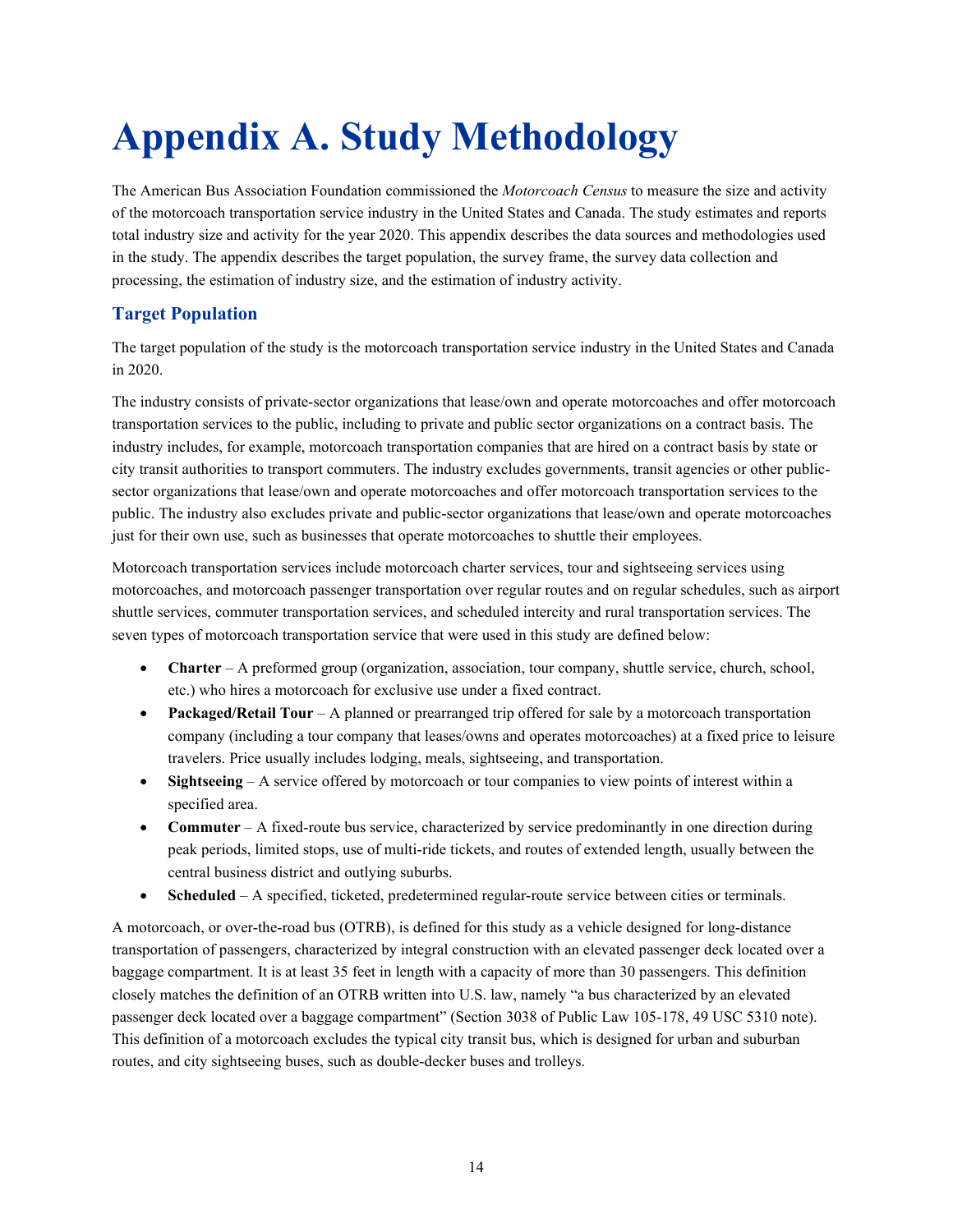### **Survey Frame**

John Dunham & Associates assembled a list (i.e., survey frame) of carriers in the United States and Canada that potentially offer motorcoach transportation services to the public. The list was developed using information from the following sources:

- Prior motorcoach census research
- American Bus Association Foundation
- Data Axle
- U.S. Department of Transportation
- The Canadian Public Transit Discussion Board

Potential carriers were identified by name, trade name, mailing address, contact name, phone number, e-mail address, and fax number.

Outside of the *Motorcoach Census* no comprehensive source of company information on motorcoach operators is publicly available. Data sources often contradict each other, and most listings are either out of date or inaccurate. Companies that operate motor coaches are often combined with transit service providers, companies that operate school buses or firms that use smaller passenger vans. In conducting surveys for the *Motorcoach Census* over the past eleven years, JDA has had direct contact with more than 4,800 potential carriers. Throughout the survey process, JDA identified companies that were no longer in business, did not operate motorcoaches as defined for the purposes of this study, or had disconnected phone numbers or outdated addresses. JDA will continue to refine the numbers for future Motorcoach Censuses.

While there have been adjustments to JDA's earlier estimates, the total number of motorcoach operators has also decreased, and by directly contacting companies JDA was able to determine a number of companies had gone out of business, merged with other companies, or been acquired by larger companies. JDA estimates that, in 2020, there were 1,717 companies operating in the United States and 156 operating in Canada, for a total of 1,873 companies. This is 23.7% fewer companies than in 2019.

#### **Table A-1**

|                     | <b>Total Carriers</b> |       |       |  |  |
|---------------------|-----------------------|-------|-------|--|--|
| <b>Fleet Size</b>   | 2018                  | 2019  | 2020  |  |  |
| $1$ to $9$          | 3,115                 | 2,961 | 1,283 |  |  |
| $10 \text{ to } 24$ | 462                   | 439   | 376   |  |  |
| 25 to 49            | 155                   | 155   | 119   |  |  |
| 50 to 99            | 50                    | 50    | 63    |  |  |
| 100 or more         | 19                    | 23    | 32    |  |  |
| <b>Total</b>        | 3,801                 | 3,628 | 1,873 |  |  |

*The Motorcoach Industry by Size of Fleet – U.S. and Canada – 2018-2020*

The motorcoach industry experienced a decline in the size of companies due to mergers and acquisitions, companies going out of business, and companies discontinuing motorcoach service. From 2019 to 2020, the industry decreased in size by 23.7% companies. It is estimated that about 275 companies ceased operations in the United States in 2020, and 88 ceased operations in Canada during the year primarily due to the loss of business resulting from the COVID-19 pandemic

#### **Survey Data Collection and Processing**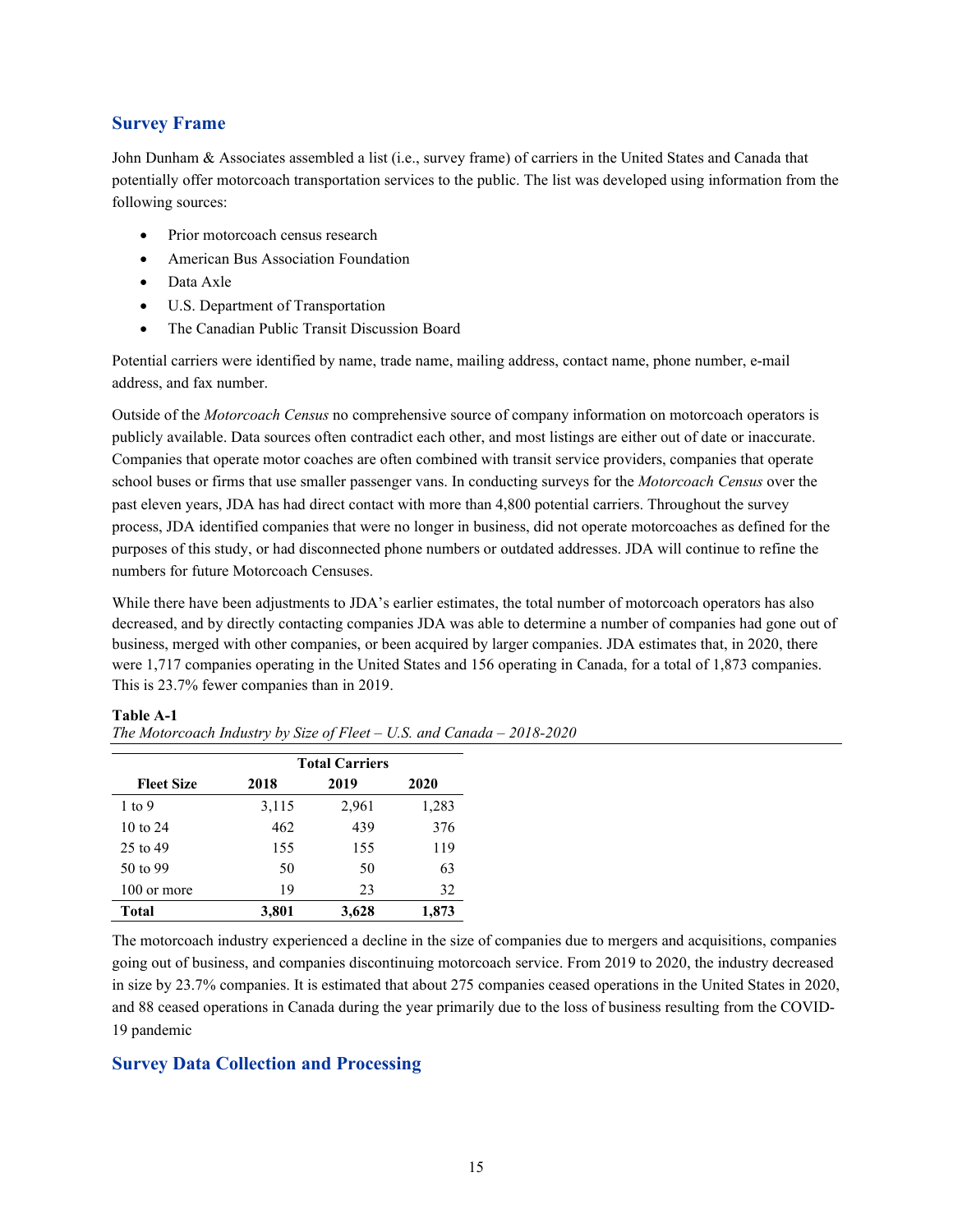Online survey questionnaires with cover letters from the ABA were sent electronically to potential carriers. The potential carriers were given the option of completing the survey online, by e-mail, or over the phone. JDA and the American Bus Association Foundation (ABAF) made follow-up solicitations to potential carriers by both e-mail and phone. The ABAF sent notices several times to its members by e-mail encouraging them to participate in the survey.

Submitted electronic and paper questionnaires were reviewed for completeness and validity. Additional contact was made selectively to resolve unclear responses and to prompt response to questions left unanswered. JDA consolidated the information from all surveys collected into one database. The data were tabulated and evaluated for inconsistencies, irregularities, and respondent-specific values that were significantly different from average reported values. Survey respondents were contacted to clarify anomalous answers. The final survey database contained usable responses from 338 motorcoach carriers.

### **Estimating the Size of the Motorcoach Industry in 2020**

Throughout the survey process, JDA identified companies that were no longer in business, did not operate motorcoaches, or had disconnected phone numbers and bad addresses. JDA assumed that the companies with bad addresses and/or disconnected phone numbers were out of business and did not count them as motorcoach operators. In all, JDA identified a total of 1,873 motorcoach companies operating in the United States and Canada (not including subsidiaries of larger entities).

In order to determine the size of the motorcoach industry by fleet size, JDA relied upon survey collection efforts. Even in the case of a motorcoach operator that did not wish to complete the survey, JDA attempted to verify the total motorcoaches operated by the company. As a result, JDA verified the number of motorcoaches operated by all of the companies, either through Data Axle data, FMCSA data, CTPDB data, survey responses, phone calls, or company websites.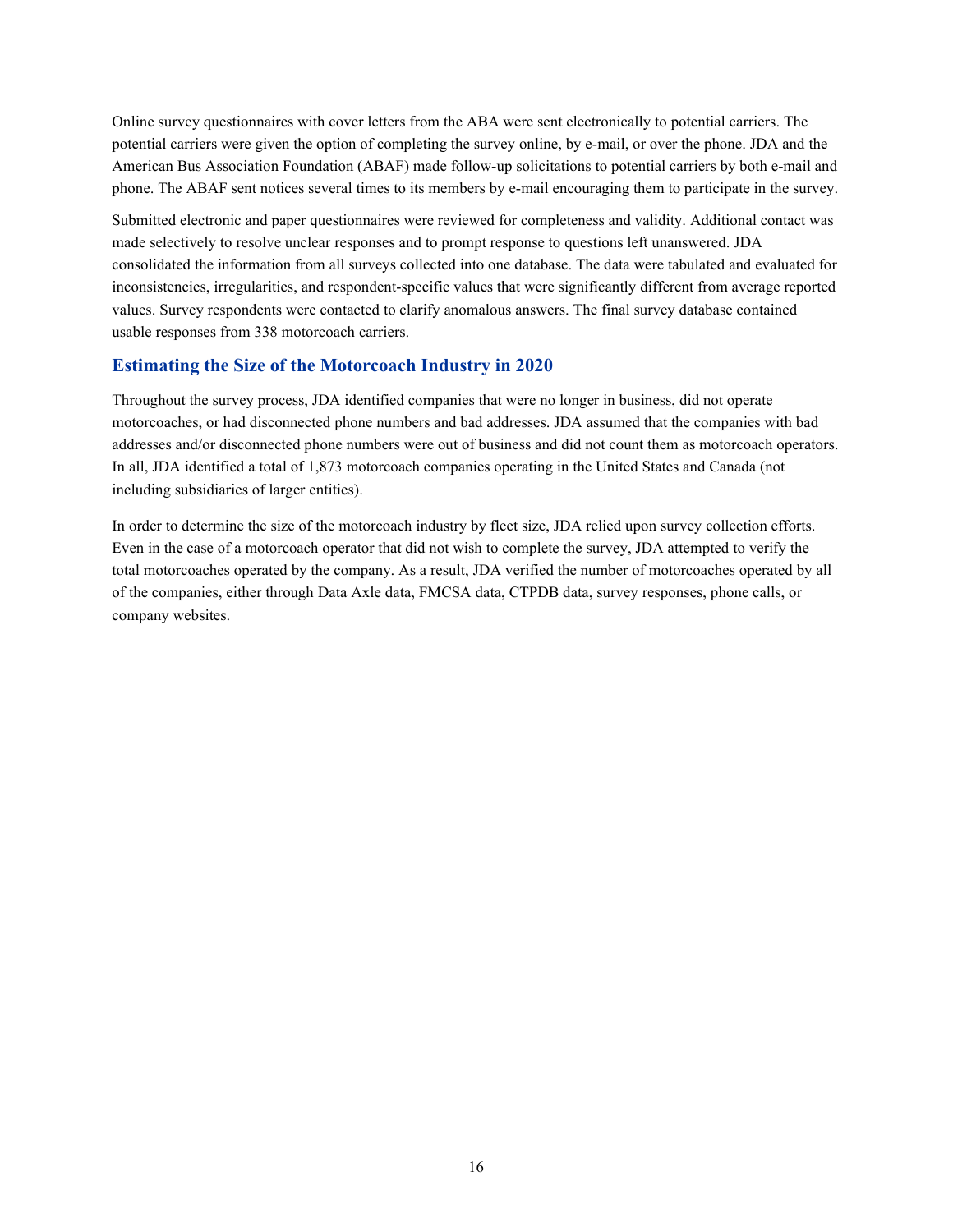### **Estimating Motorcoach Industry Activity in 2020**

To estimate a population total for the activity of the motorcoach industry, John Dunham & Associates calculated sample totals for the types of activity measured (passenger trips, mileage, and employment). Then, JDA estimated the total motorcoaches in each fleet size category using the mean motorcoaches operated in each fleet size category of the sample population. The sample totals were multiplied by weights to calculate population totals for each fleet size category. Each fleet size category was weighted by the estimated population total of motorcoaches in the category divided by the sample total of motorcoaches in the category. After weighting the sample totals by fleet size, the population totals for each fleet size were summed to calculate an industry total.

One of the major issues with business surveys is developing a data panel that is statistically significant. This means that the probability of the sample mean of the data matching the population mean is below a specified level (generally set to 10 percent in this type of analysis). In any analysis that involves drawing a sample from a population, there is always the possibility that an observed effect would have occurred due to sampling error alone. If the sampling statistic is lower than the significance level, it is possible to conclude that the survey reflects the characteristics of the whole population.

In the Motorcoach Census, the sample is significant to the 10 percent level for the population; however, the level of significance is not high for many of the sampling size categories. Table A-2 below outlines the level of significance for each of the category levels.

#### **Table A-2** *Statistical Significance of the Survey*

| Coaches       | Population | Sample | Level of Significance |
|---------------|------------|--------|-----------------------|
| 1-9 buses     | 1,283      | 142    | 6.21                  |
| $10-24$ buses | 376        | 81     | 7.73                  |
| $25-49$ buses | 119        | 34     | 11.41                 |
| $50-99$ buses | 63         | 26     | 11.88                 |
| $100+$ buses  | 32         | 21     | 10.19                 |
| Total         | 1.873      | 304    | 5.15                  |